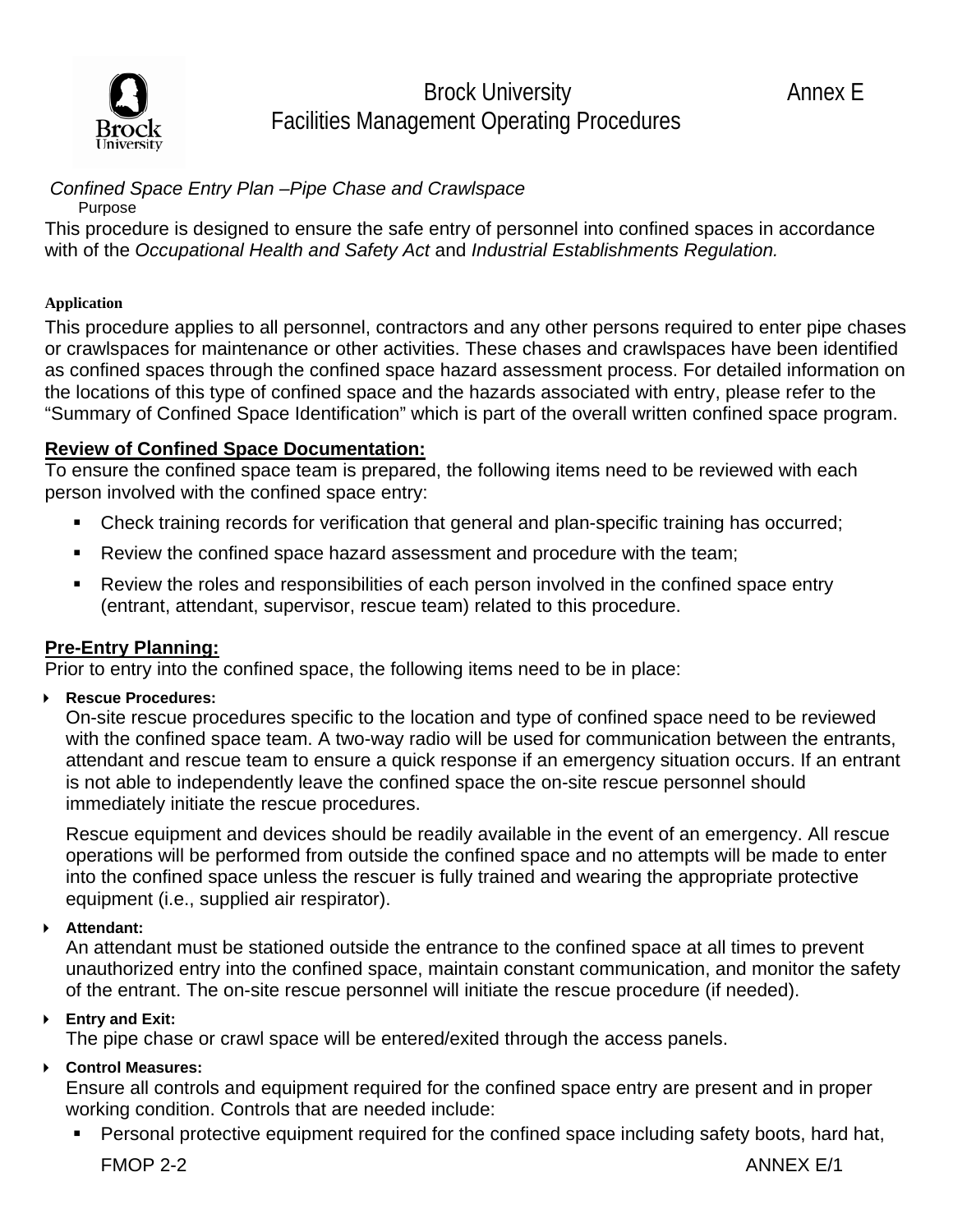



## Brock University **Annex E** Facilities Management Operating Procedures

safety glasses, full-body harness for fall protection and if needed appropriate respiratory and rescue equipment

- **Properly calibrated and maintained air monitoring equipment**
- **EXEC** Mechanical ventilation/Air blower
- Other such items as barricades, signage, intrinsically safe or GFCI lighting and tools

### **Confined Space Entry:**

Every person involved in the confined space entry must be aware of and follow the steps outlined below:

1. Obtain the entry permit and review the work activities, potential hazards and corresponding control measures to be used.

 **Note:** If hot work will be performed a separate entry permit and confined space entry procedure must be followed.

- 2. Lock out and tag all energy sources to prevent the unexpected release of energy while inside the confined space. A lock and tag will need to be placed on the disconnect switch of the electrical panel as well as the valve(s) of any piping that are in the confined space. Check that piping has been drained and blocked.
- 3. Test the air from outside of the pipe chase or crawlspace using the appropriate length tubing to ensure that all levels of the confined space can be accessed. Record the test results on the permit. Do not enter the confined space at any time to perform the testing. Check to see if the air monitoring results are acceptable using the following table:

| <b>Substance</b>                          | <b>Acceptable Level</b>                                                         |
|-------------------------------------------|---------------------------------------------------------------------------------|
| Oxygen                                    | >19.5% and <23%                                                                 |
| <b>Flammable and Combustible</b><br>Gases | Lower Explosion Limit (LEL):<br><25% for inspection work<br><10% for cold work  |
|                                           | $<$ 5% for hot work $*$<br>*Use hot work permit and entry<br>plan for hot work. |
| <b>Other Toxic Contaminants:</b>          |                                                                                 |
| Carbon Monoxide                           | $<$ 25 ppm                                                                      |
| Hydrogen Sulphide                         | $<$ 10 ppm                                                                      |
| <b>Specific Chemicals</b>                 | Below occupational exposure limit<br>of specific chemical substance             |

- 4. Use mechanical ventilation to introduce fresh air into the confined space if the air monitoring results are not acceptable. For details on the appropriate mechanical ventilation techniques refer to the "Mechanical Ventilation" procedure.
- 5. Repeat air monitoring and record the results on the entry permit.
	- If the atmosphere is **acceptable**, provide continuous ventilation and air monitoring for the entrant and proceed to step 6.